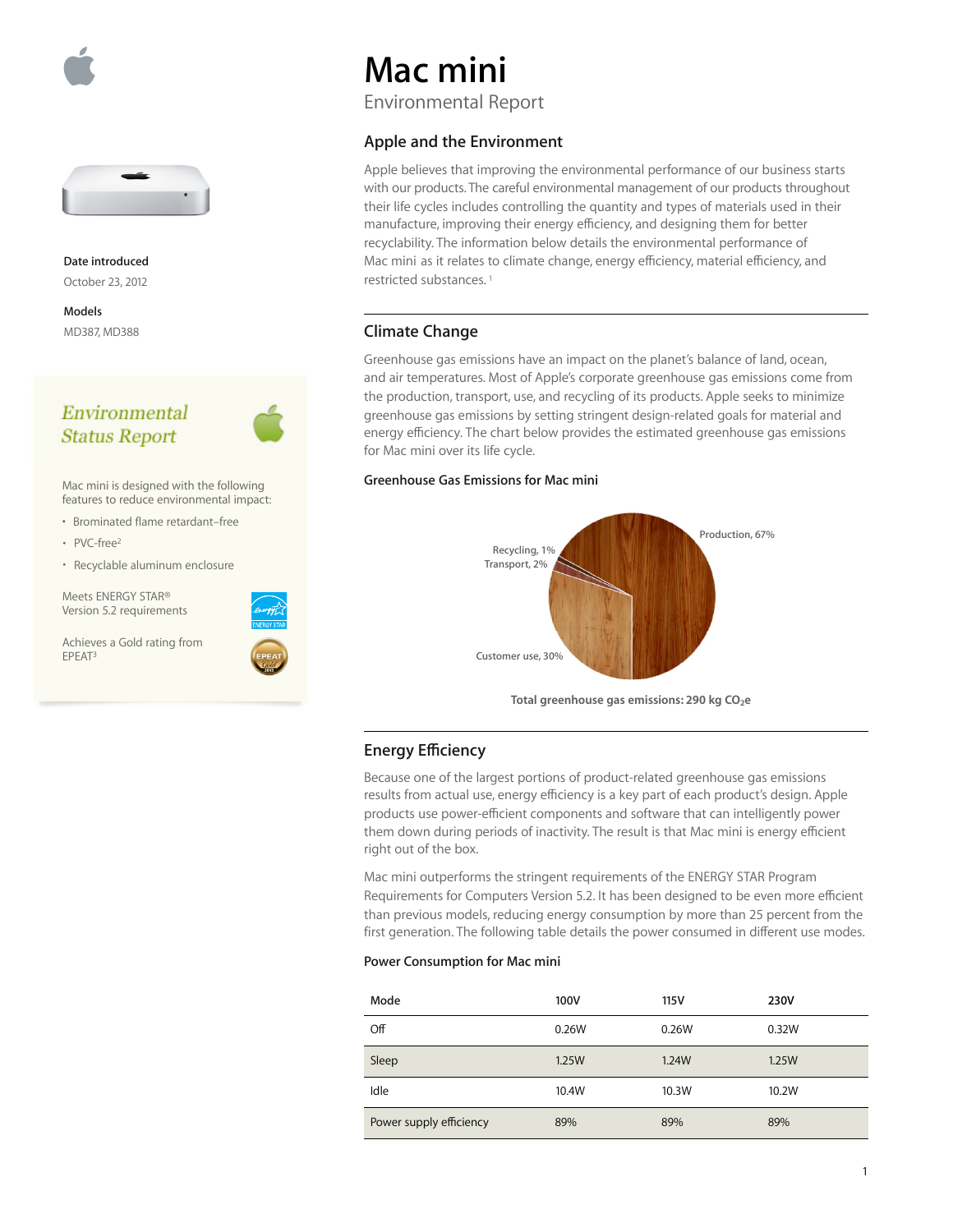Mac mini consumes 82 percent less energy than the limit for the ENERGY STAR Program Requirements for Computers Version 5.2.

## **Material Efficiency**

Apple's ultracompact product and packaging designs lead the industry in material efficiency. Mac mini uses 68 percent less plastic than the first generation as well as a compact and highly recyclable aluminum enclosure, making it one of the most material-efficient desktop computers available. The chart below details the materials used in Mac mini.4

#### **Material Use for Mac mini**



#### **Packaging**

The corrugate and paperboard packaging for Mac mini is made from at least 50 percent recycled content, derived primarily from post-consumer sources. The following table details the materials used in its packaging.

#### **Packaging Breakdown for Mac mini (U.S. Configurations)**

| Material                                    | Retail box | Retail and<br>shipping box |
|---------------------------------------------|------------|----------------------------|
| Paper (corrugate, paperboard, molded fiber) | 214a       | 655g                       |
| Other plastics                              | 9q         | 9q                         |

#### **Restricted Substances**

Apple has long taken a leadership role in restricting harmful substances from its products and packaging. As part of this strategy, all Apple products comply with the strict European Directive on the Restriction of the Use of Certain Hazardous Substances in Electrical and Electronic Equipment, also known as the RoHS Directive. Examples of materials restricted by RoHS include lead, mercury, cadmium, hexavalent chromium, and the brominated flame retardants (BFRs) PBB and PBDE. Mac mini goes even further than the requirements of the RoHS Directive by incorporating the following more aggressive restrictions:

• BFR-free

- PVC-free internal cables
- PVC-free AC power cord available in all regions except China and South Korea



Mac mini retail packaging uses 35 percent less volume than the first-generation Mac mini and uses no expanded polystyrene (EPS).